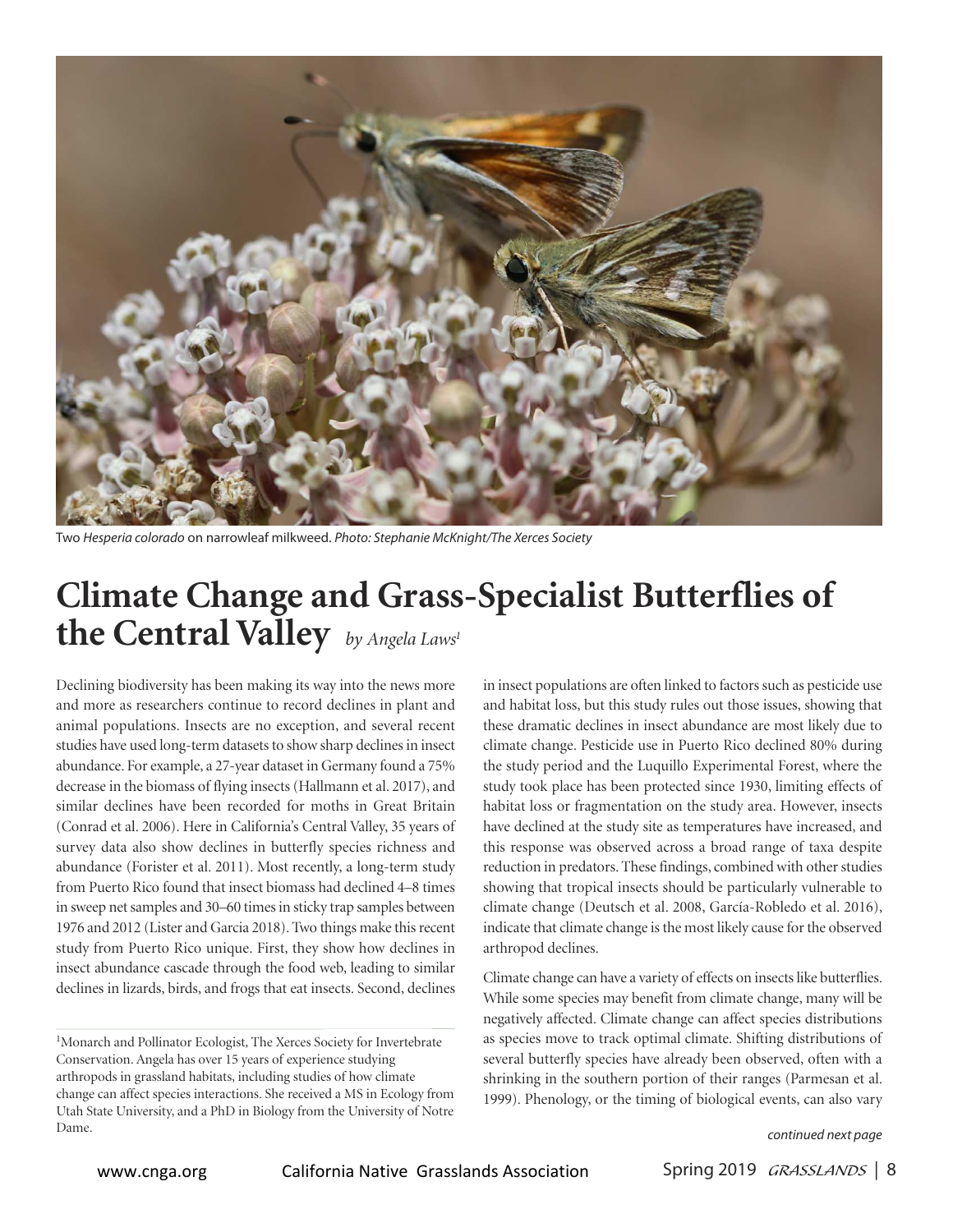Table 1. Grass specialists in the Central Valley come from the skipper family (Hesperiidae) and the brush-footed family (Nymphalidae). The conservation status for each species is listed, based on NatureServe's conservation status ranks. Data from Butterflies and Moths of North America (www.butterfliesandmoths.org). Species with an asterisk in the status column were declining in long-term surveys conducted in the Central Valley (Forister et al 2011). Known native host plants are listed.

| Common name             | Scientific name          | Conservation<br>Status <sup>1</sup> | Larval host<br>plant family                         | Known native<br>larval host plants                                          |
|-------------------------|--------------------------|-------------------------------------|-----------------------------------------------------|-----------------------------------------------------------------------------|
|                         |                          |                                     | Skippers (Family: Hesperiidae)                      |                                                                             |
| Common Roadside Skipper | Amblyscirtes vialis      | G <sub>5</sub>                      | Poaceae                                             | Agrostis spp., Poa spp.                                                     |
| Sachem                  | Atalopedes campestris    | $G5*$                               | Poaceae                                             | Distichlis spicata                                                          |
| Arctic Skipper          | Carterocephalus palaemon | G <sub>5</sub>                      | Poaceae                                             | Calamagrostis purpurascens                                                  |
| Orange Skipperling      | Copaeodes aurantiaca     | G <sub>5</sub>                      | Poaceae                                             | Bouteloua curtipendula                                                      |
| Dun Skipper             | Euphyes vestris          | G <sub>5</sub>                      | Cyperaceae                                          | Cyperus esculentus                                                          |
| Western Branded Skipper | Hesperia colorado        | G <sub>5</sub>                      | Poaceae, Cyperaceae                                 | Festuca spp., Stipa spp., Andropogon spp.,<br>Poa spp., Bromus spp.         |
| Columbian Skipper       | Hesperia columbia        | Unknown                             | Poaceae                                             | Koehleria macrantha, Danthonia californica                                  |
| Juba Skipper            | Hesperia juba            | G <sub>5</sub>                      | Poaceae                                             | Deschampsia elongata, Stipa spp.                                            |
| Lindsey's Skipper       | Hesperia lindseyi        | G <sub>3</sub>                      | Poaceae                                             | Festuca idahoensis, Danthonia californica                                   |
| Sierra Skipper          | Hesperia miriamae        | G <sub>2</sub>                      | Poaceae                                             | Festuca brachyphylla (potential)                                            |
| Nevada Skipper          | Hesperia nevada          | G4                                  | Poaceae                                             | Stipa occidentalis, Elymus elymiodes                                        |
| Fiery Skipper           | Hylephila phyleus        | G <sub>5</sub>                      | Poaceae                                             |                                                                             |
| Eufala Skipper          | Lerodea eufala           | $G5*$                               | Poaceae                                             |                                                                             |
| Julia's Skipper         | Nastra julia             | G <sub>4</sub>                      | Poaceae                                             |                                                                             |
| Rural Skipper           | Ochlodes agricola        | G4                                  | Poaceae                                             |                                                                             |
| <b>Woodland Skipper</b> | Ochlodes sylvanoides     | $G5*$                               | Poaceae                                             | Phalaris spp., Elymus spp.                                                  |
| Yuma Skipper            | Ochlodes yuma            | G5 (G3 in CA)                       | Poaceae                                             | Phragmites australis                                                        |
| Umber Skipper           | Poanes melane            | $G4*$                               | Poaceae, Cyperaceae                                 | Deschampsia caespitosa, Bromus carinatus,<br>Carex spissa                   |
| Sandhill Skipper        | Polites sabuleti         | G <sub>5</sub>                      | Poaceae                                             | Festuca brachyphylla, F. idahoensis,<br>Agrostis scabra, Distichlis spicata |
| Sonora Skipper          | Polites sonora           | G4                                  | Poaceae                                             | Festuca idahoensis (likely)                                                 |
| Alkali Skipper          | Pseudocopaeodes eunus    | G4                                  | Poaceae                                             | Distichlis spicata                                                          |
|                         |                          |                                     | -- Brush-footed Butterflies (Family: Nymphalidae) - |                                                                             |
| Small Wood-Nymph        | Cercyonis oetus          | G <sub>5</sub>                      | Poaceae                                             | Poa spp.                                                                    |
| Common Wood-Nymph       | Cercyonis pegala         | G5                                  | Poaceae                                             | Tridens spp.                                                                |
| Great Basin Wood-Nymph  | Cercyonis sthenele       | G <sub>5</sub>                      | Poaceae                                             |                                                                             |
| Common Ringlet          | Coenonympha tullia       | $G5*$                               | Poaceae, Juncaceae                                  |                                                                             |
| Ridings' Satyr          | Neominois ridingsii      | G <sub>5</sub>                      | Poaceae                                             | Bouteloua gracilis                                                          |
| Chryxus Arctic          | Oeneis chryxus           | G <sub>5</sub>                      | Poaceae, Cyperaceae                                 | Carex spectabilis                                                           |
| <b>Great Arctic</b>     | Oeneis nevadensis        | G <sub>5</sub>                      | Poaceae                                             |                                                                             |

1NatureServe Conservation status ranks: G1= Critically imperiled, G2= Imperiled, G3= Vulnerable, G4= Apparently Secure, G5= Secure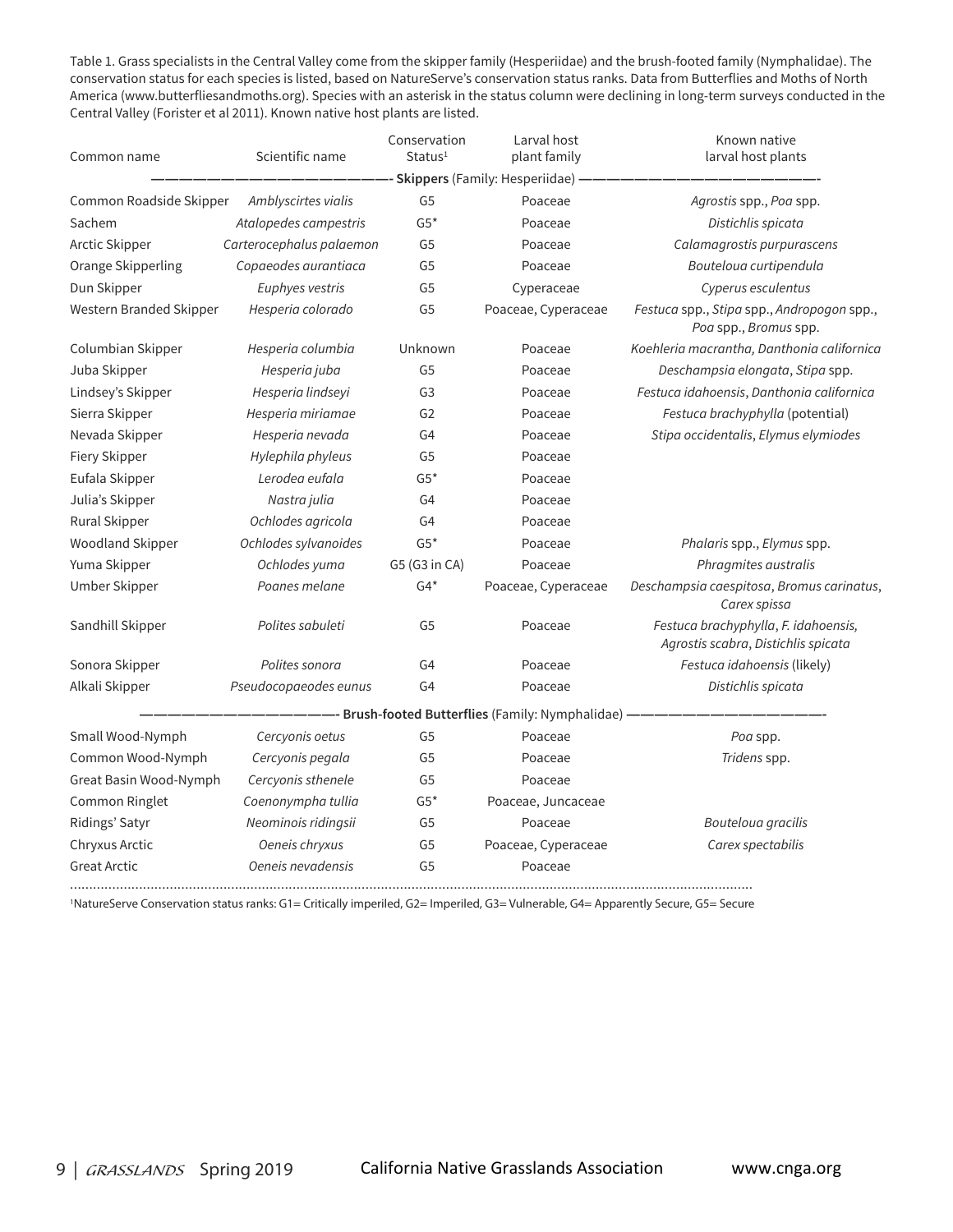## **Climate Change and Grass-Specialist Butterflies of the Central Valley** *continued*

with climate change. One concern with butterflies is that the phenology of butterflies and their host plants can become misaligned, leaving caterpillars with little to eat (Hegland et al. 2009, Forrest 2015). Climate change may also affect butterfly populations through changes to plant communities. For example, increases in drought frequency and severity, which are predicted for California (Hayhoe et al. 2004, Pierce et al. 2018), will affect the amount of nectar available to adult butterflies. Finally, climate change can interact with other stressors, such as pesticide use and habitat loss, magnifying their impact (Potts et al. 2010, González-Varo et al. 2013). For example, exposure to a particular pesticide may not be lethal for a butterfly, but pesticide exposure combined with stress from a heatwave or drought may become lethal.

One of the best ways to protect butterflies and other insects from negative impacts of climate change is to increase habitat availability and habitat connectivity. Larger patches of habitat can support larger populations, which are generally less prone to extinction than smaller populations. Increasing habitat connectivity provides a number of benefits: it allows for larger populations, enables species to shift their distributions to places with more favorable climates, and also increases gene flow. The last item can be beneficial because it increases the amount of genetic variation in the population, meaning that it is more likely that there will be genes in the population that are better adapted to a warmer climate (Sgrò et al. 2011). Based in Sacramento, my job with The Xerces Society is to work with a variety of different partners to increase the area of pollinator habitat, improve connectivity, and find ways to incorporate climate change into our restoration work in the Central Valley.

California is home to over 280 species of butterflies (Opler 1999). These lovely insects can be found in a variety of habitats from deserts to forests to grasslands. Butterfly larvae are leaf-chewing insects, while adult butterflies feed primarily on nectar, but may also feed on rotting fruit, sap, or dung. While adult butterflies are usually generalists, feeding on a variety of plants, the larvae may be specialists. Some butterfly specialists use only a single host plant species for their larvae. Others are slightly less selective, choosing plants from a single genus or family. In contrast, species like the painted lady (*Vanessa cardui*) are generalists, and their larvae will feed on a large variety of host plants from many plant families (Opler 1999).

Of the more specialized butterfly species that occur in the Central Valley, over 25 use grasses, sedges, or rushes as larval host plants (Table 1). The bulk of these species are skippers (family Hesperiidae), and these come primarily from the subfamily Hesperiinae, aptly called "grass skippers" (Opler 1999). These are small butterflies, usually orange or brown in color. The remaining butterflies come from the brush-foots (family Nymphalidae), in the subfamily



Golden skipper. Photo: Justin Wheeler/The Xerces Society

Satyrinae: the satyrs, browns, and ringlets (Opler 1999). These are usually brown, medium-sized butterflies. While the larvae of these species specialize on grasses, sedges, and rushes, adults of these species are generalists, feeding on nectar from a variety of plant families.

Most of these grass-specialist butterflies are smaller, nondescript, and easily overlooked. As such, there is much less known about their natural history than about their flashier relatives. Native host plants are unknown for many of these species, but some of them have been found to feed on exotic grasses such as Bermuda grass in captivity (Lotts and Nauberhaus 2017). Learning more about the natural history of these butterflies, including more information about preferred native host plants, will aid in their conservation. This is an area where careful observation by citizen scientists (especially those like CNGA members that are familiar with native plants) can make important contributions to conservation.

One piece of the puzzle in understanding how to buffer butterflies and other insects against negative effects of climate change is to predict which species might be most affected by climate change. Species most likely to be vulnerable to climate change include both species that are specialists and species that are already declining (McKinney 1997). Specialists may be particularly vulnerable to climate change because they rely on the presence of a small number of host-plant species to persist. This means that climate changedriven shifts in plant community composition, especially changes in the abundance of important host plants, can have strong effects on

continued next page